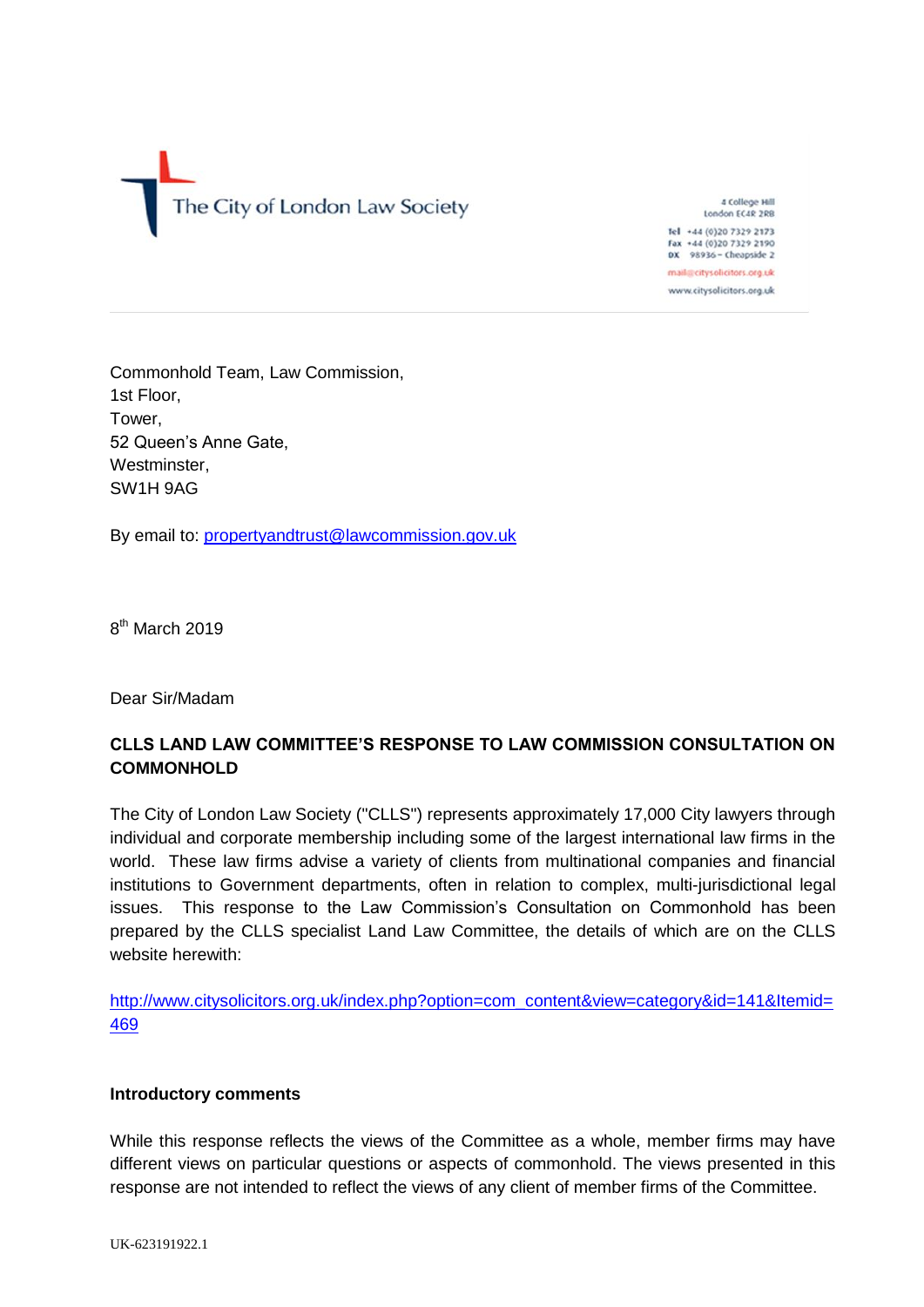The Committee's response mainly comprises points of principle on the Law Commission's consultation paper rather than responding to particular questions, although the Committee does comment on a small number of questions of particular interest.

A frustration shared by many in the legal profession is that some (but not all) of the mischiefs that commonhold seeks to address could be resolved if the draft Bill included in the Law Commission's report "Making land work: Easements, Covenants and Profits a Prendre" was enacted. The report was published in 2011 and was widely welcomed – the possibility of freehold positive and negative land obligations taking effect as legal interests in land and the key novel point of being able to enforce such positive land obligations against successors in title would remove one motivation for using the versatile leasehold mechanism. It would have been helpful to have seen whether such an enacted change may have reduced the use of leases in conveyancing.

While not specifically addressed, the Law Commission's report alludes to the Government considering wider measures to reinvigorate commonhold such as whether commonhold should be compelled. While the Law Commission's well-crafted report may address some of the deficiencies of the original scheme and commonhold may become a desirable form of ownership, there would be significant concern at the prospect of some form of legal compulsion constraining transactions previously freely entered into.

The Committee considers that the paper's emphasis on first addressing conversion from leasehold to commonhold and later discussing improvements to commonhold itself, is dealing with this in the wrong order. Tenants are unlikely to wish to convert from leasehold to commonhold until commonhold has proved itself in the market for a number of years and lenders will be reluctant to lend on it due to a lack of familiarity and to other reasons highlighted in this response. Therefore, the emphasis should be first to change commonhold to make it more attractive to developers, buyers and lenders. Once that has happened, then the conversion process can be considered including such issues as, the basis on which conversion can happen without 100% unanimity.

The Committee also considers that any commonhold schemes should initially be limited to residential property only, in order to reduce some of the complexities and problems highlighted in this response. When the market has become more familiar with the operation of commonhold schemes in practice, consideration should then be given to the use of commonhold for mixeduse schemes and what particular legal treatment is required.

# **Treatment of developer's lender**

While the paper discusses the position of a buyer of a commonhold unit and a lender to a unit buyer, it does not give detailed consideration to the concerns of a lender to the developer. This is important because without the developer's lender approving the commonhold scheme, there may be no funding.

The developer's lender will have requirements in relation to the security that it will have over the land; its controls over the development; repayment of the loan; and exit strategies if the developer fails during the construction period. The Committee's comments on those issues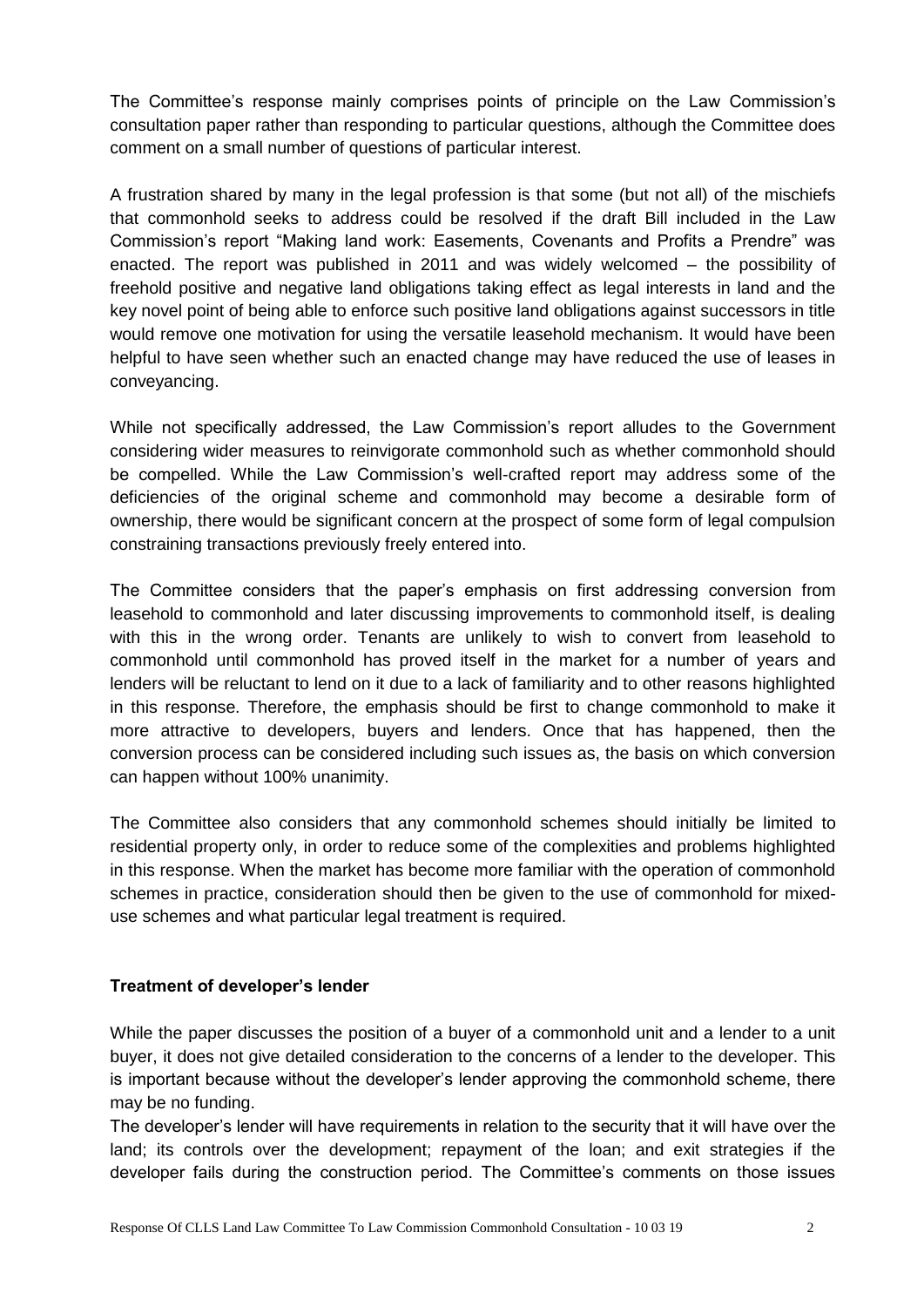follow, but its view is that lenders will resist commonholds for mixed-use buildings or estates. They will instead look to leasehold structures, which offer greater flexibility.

# **Security**

The owner of the land, usually a newly created special purpose vehicle (SPV), will grant the lender a first ranking charge over its freehold interest. The charge is protected by a restriction against dealings. If a traditional leasehold structure is used, the lender's charge over the freehold stays in place until the loan is repaid. Registration at HM Land Registry of any leases granted by the SPV is dependent on the lender providing consent.

With commonhold, it appears that the charge over the freehold will not automatically transfer to the new commonhold title, so the lender will need new security. This is an important deficiency in an insolvency context. The lender will lose the benefit of any hardening period under insolvency legislation in respect of the original charge. This exposes the new charge to challenge until the relevant hardening periods have expired.

On the sale of the first flat, the common parts automatically vest in the commonhold association free of the lender's security. The lender will only have security over unsold flats and commercial units. The likely result is that the lender will insist that registration of the land as commonhold is delayed as long as practical. The lender's consent to the transfer to the commonhold association will likely be subject to a condition that the commonhold must exclude estates common parts, to ensure the lender retains direct control over the development for as long as possible.

# **Control**

With a leasehold structure, the lender's SPV share charge remains in place and the lender retains control until repayment of the loan. With commonhold, the lender cannot take a share charge since the commonhold association does not have shares. In addition to the lack of control over common parts, the lender will lose control over the commonhold association potentially before it has been repaid.

# **Repayment**

In a mixed-use scenario, the commonhold structure fetters an investor's ability to redevelop commercial units. This is because the investor's acquisition of the commercial units is on the basis that it becomes a member of the commonhold association, which would have to be involved in any redevelopment. This constraint is likely to reduce the value of the commercial units. There is normally no such constraint with a leasehold structure.

### **Insolvency**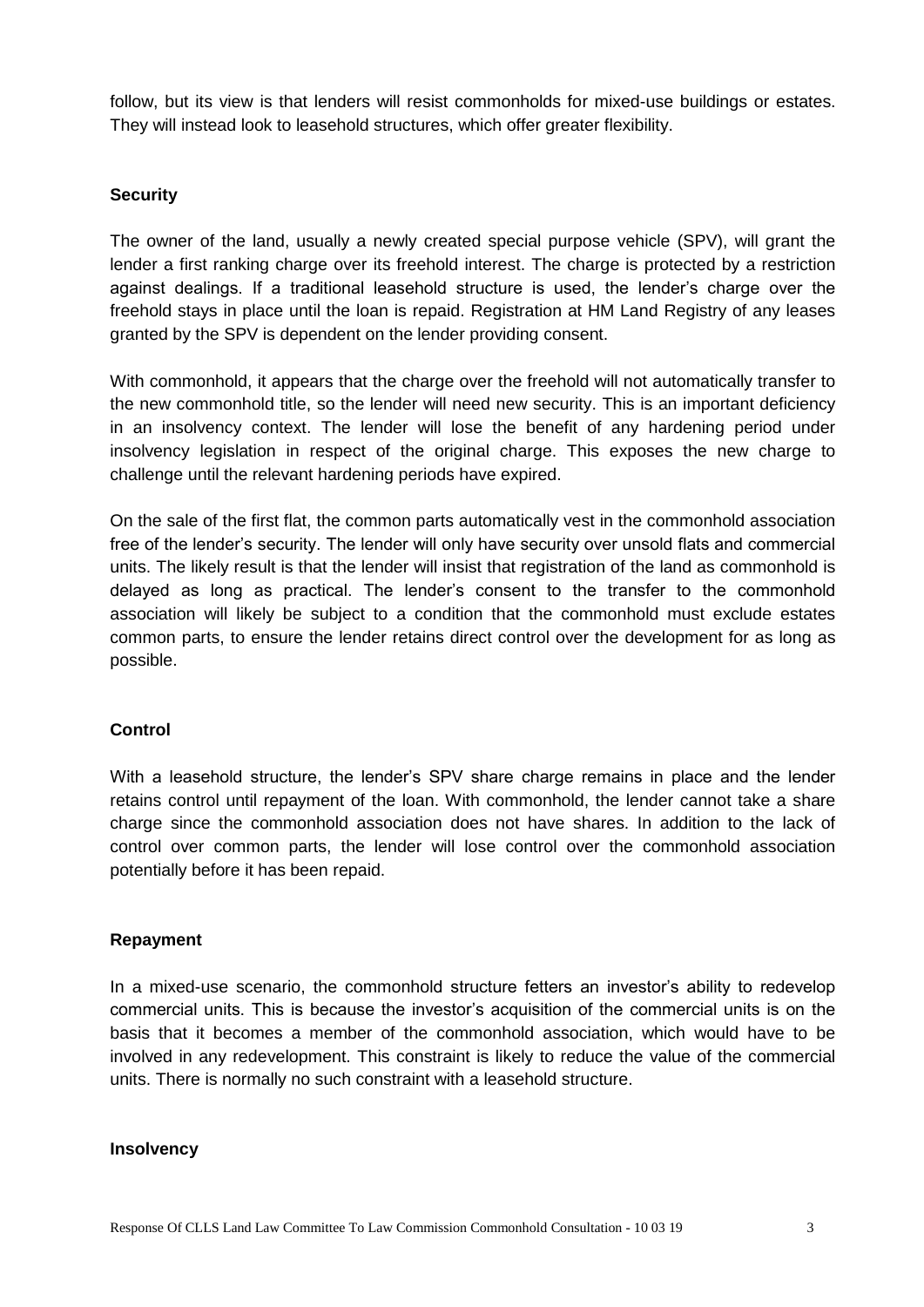A very important weakness of commonhold is that the commonhold association can become insolvent. This might happen where the unit holders fail to pay their contributions (and it is difficult to force them to pay). An insolvent commonhold association will potentially reduce the value of an investor's interest and could put the investor in breach of its own facility agreement.

# **Exit**

If the developer becomes insolvent, the lender will wish to deal with the development as it sees fit. The leasehold structure will likely enable the lender to achieve this since, as a result of its security over the freehold and SPV's shares, it can take control. The position is more problematic with commonhold, where, as mentioned previously, the lender will not have security over the common parts, but will have to consult the commonhold association over which it may not have control.

There is also the problem that development rights only benefit a party with an interest in the commonhold. It is very likely that a lender would put only the residential elements of a mixed use scheme into a commonhold and, therefore, the development rights would not benefit a new owner/developer of an adjoining plot on the estate, unless they held an interest in the commonhold. This limits the lender's ability to realise the best price.

# **Consultation specific questions**

### Question 17

The Committee agrees that commonholds with sections (which are not individual corporate bodies) should be introduced as a management structure for more complex developments.

It is crucial, however, that there is the ability to allocate different costs to different sets of owners. So if there are 2 blocks of flats, A and B, the owners of the units in block A should be responsible for costs incurred in relation to block A and the equivalent for block B.

The Committee considers it unlikely that commonhold will be used for mixed-use schemes until it has become more tried and tested and mainstream for residential developments. The familiar leasehold structures are more likely to be trusted. Also, commercial occupiers are more likely to want a commercial lease rather than buying the freehold of the unit and that would mean that an investor would have to be introduced into the structure to take the unit and then grant the lease. This adds to the complexity of a mixed-use commonhold.

# Question 22

The legislation needs to be clear as to the consequences of units not being used for significantly different purposes and the division into sections not being lawful. Uncertainties may deter the usage of commonhold.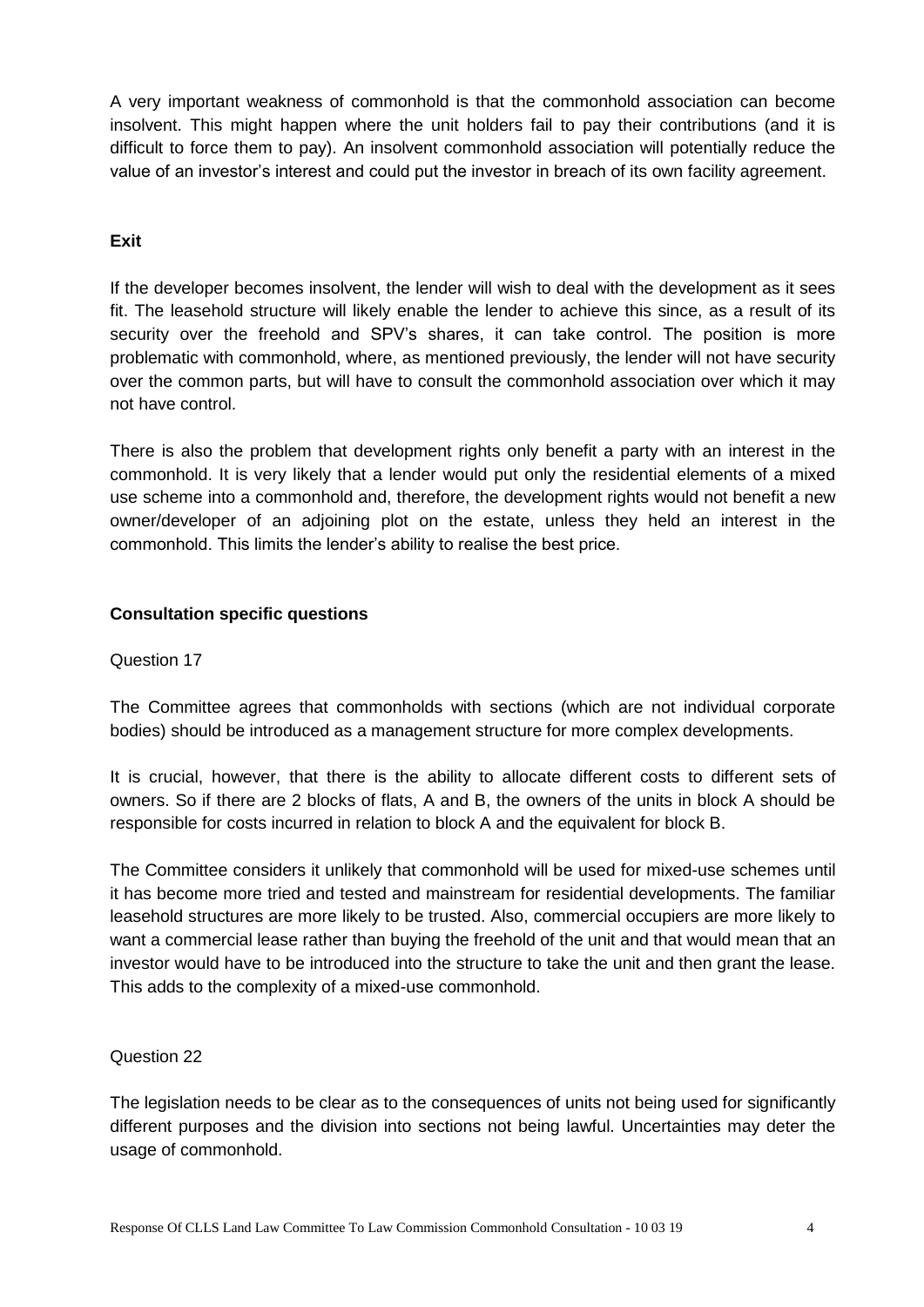# Question 35

Restrictions on the short-term lettings of units could have a negative impact on the private and social rented markets and consequently make commonhold unattractive. Since this measure appears aimed at short-term holiday lets, a preferable alternative option may be to increase the regulation of the holiday let market.

Banning lettings for less than 6 months is too draconian, since they are encountered not infrequently. A ban of 90 days or less may be more appropriate to deal with issues caused by a high turnover of holiday tenants.

# Question 65

Long leases also need to be allowed in the context of:

• Investment in social housing providers. The housing association cannot sell the freehold to its housing stock so the investment is often structured via leases.

- Equity release products such as the home reversion plan.
- HMRC approved tax planning schemes.

# Question 85

The Committee is also concerned about the proposal in Chapter 14 that a commonhold association should have an automatic statutory charge over commonhold units for the payment of commonhold costs if a unit owner fails to pay their share of the commonhold contributions. It is proposed that any such charge should take priority over other charges such as mortgages and such charge would prevent the unit owner from selling the unit without paying the debt. The charge would also allow the commonhold association to ask the court to order the sale of the unit in order to pay the debt with the balance going to any mortgage lender and then the unit owner.

While the paper highlights that the lender's security is not at risk from forfeiture if there is a commonhold, lenders will remain concerned about the risk of losing priority. Lenders have ways to protect their position in a forfeiture situation which have developed over time. While under the proposals the court would ensure that any lender has been notified of the claim and consider the protections available if the lender had been applying for an order of sale, lenders will need to receive further assurances to address concerns about a perceived undermining of their position under commonhold.

# Question 87

The Committee does not agree. With limited exceptions, voluntary termination of a commonhold should only be possible with unanimous support. Forcing a unit owner (especially an owner occupier) to give up their legal interest in the property cannot be justified. Requiring the court's approval is not an adequate solution. Voluntary termination without unanimous support should